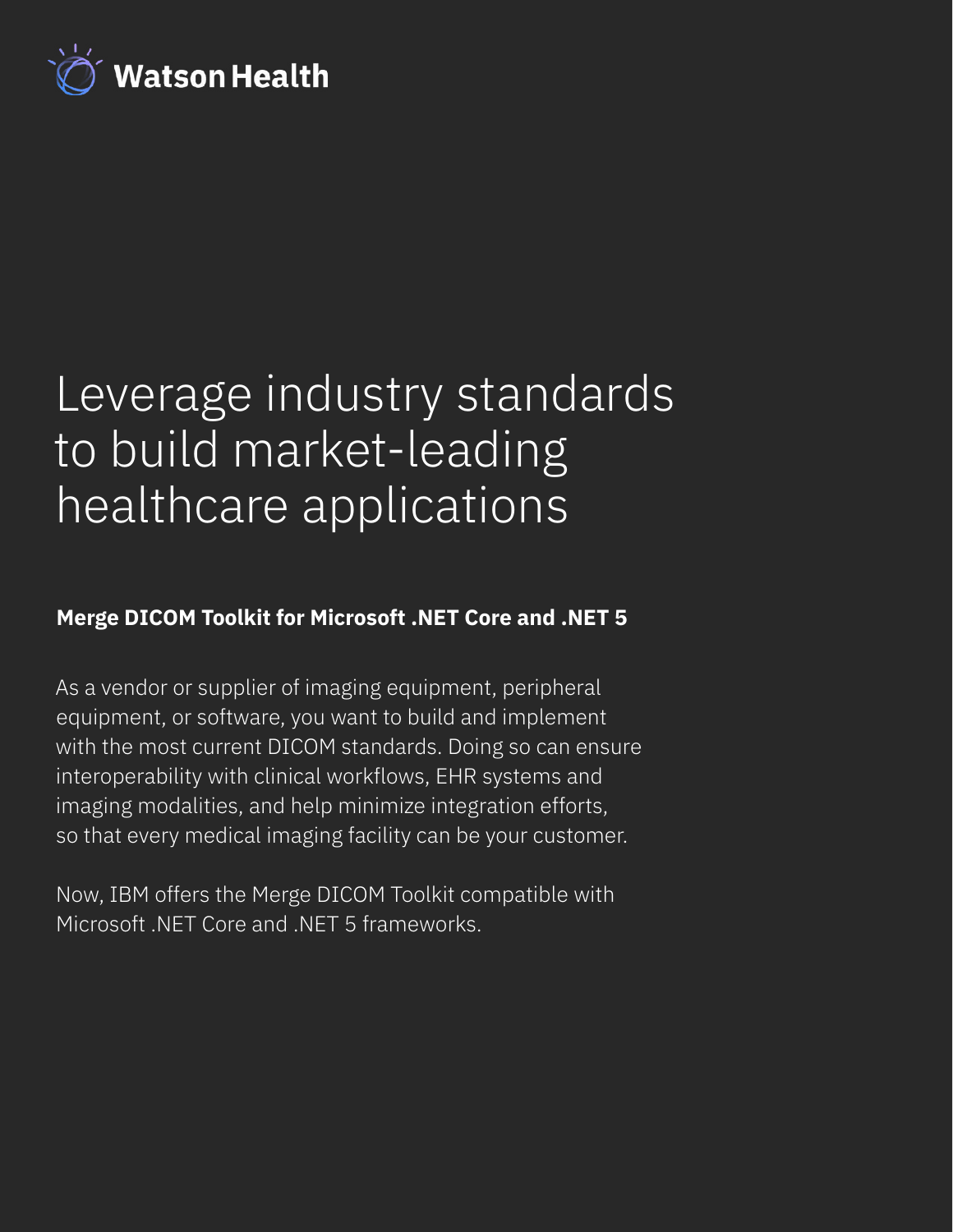## Enable and enhance your products with the latest imaging standards

IBM Watson Health is your partner to help address the challenges of focusing on the immediate needs of your users while ensuring a competitive advantage for your product. The Merge DICOM Toolkit provides a powerful and yet simple interface to interact with critical DICOM information.

Today, it's common to have applications that run across devices: a back-end on the web server, an administrator front-end on the Windows desktop, and web-enabled and mobile apps for consumers. This creates the need for a single application development framework that works everywhere, to which Microsoft responded with the .NET Framework.

.NET Core and .NET 5 were introduced with newer versions of the framework to further support developers' needs. It provides free, opensource access to the .NET Framework for cross-platform compatibility (Windows and Linux operating systems) and for a wide variety of contexts, from the data center to touch-based devices:

- → Mobile
- → Desktop
- → Web
- → Cloud
- $\rightarrow$  Internet of Things (IoT)
- $\rightarrow$  Machine learning
- → Microservices
- $\rightarrow$  Gaming
- $\rightarrow$  (and more...)

The .NET Core approach helps address some limitations with the .NET Framework. For one, .NET Framework only runs on the Windows platform. Also, you need to use different .NET APIs for different Windows devices such as Windows Desktop, Windows Store, Windows Phone, and Web applications. In addition, the .NET Framework is a machine-wide framework, so any changes made to it affect all applications having a dependency on it.

#### **Why Merge DICOM .NET Core Toolkit?**

It allows you to build powerful and simplified DICOM interfaces for medical applications and services with a commercial-grade DICOM Toolkit in .NET Core Framework that can run on cross-platforms. Commercial grade means: providing bugfixes, performance and security updates, and keeping the toolkits in sync with the latest DICOM supplements and change proposals. Also, it includes ongoing adaptation to support new development platforms as they come along. With a simple switch to the Merge DICOM .NET Core Toolkit, any existing Windows .NET/C# based DICOM applications — with Merge DICOM .NET/C# Toolkit integrated—can easily be transformed and migrated into .NET Core platforms that run with cross-OS platform capability.

#### **Why .NET 5?**

IBM has always supported .NET Core, but with the newer .NET 5 there is added support with the benefit of allowing the cross-platform framework to work with Windows and Linux. This helps many of our clients and developers who are moving towards cloud-based deployments. The new 5.13 version of IBM Merge DICOM Toolkit allows open library support for Linux deployments as well, to enhance the deployment of those cloudnative applications. This recent upgrade is to build the infrastructure and support for .NET 5 and to align with Microsoft's roadmap.

#### **Summary: Build and maintain DICOM interfaces for market-leading healthcare applications**

The IBM Merge DICOM Toolkit .NET 5 and .NET Core/C# - 64bit

- → Supported Framework: .NET 5 and .NET Core 3.1
- $\rightarrow$  Supported Program Language: C#
- → Currently Supported OS: Windows, Linux
- $\rightarrow$  Support for cloud-native with .NET 5.
- → Cross-platform framework to run deployments across
- $\rightarrow$  Support Linux deployments
- $\rightarrow$  Added support for AI structured reports that can be done through DICOM

#### **Merge DICOM Toolki Release History at a Glance**

Following table summarizes DICOM Toolkit releases starting with version 5.0. The cumulated release information of these and all prior releases can be found in the ReadMe file located in the release package under document folder. Also refer to toolkit [resources.](https://www.ibm.com/products/merge-dicom-toolkit/resources )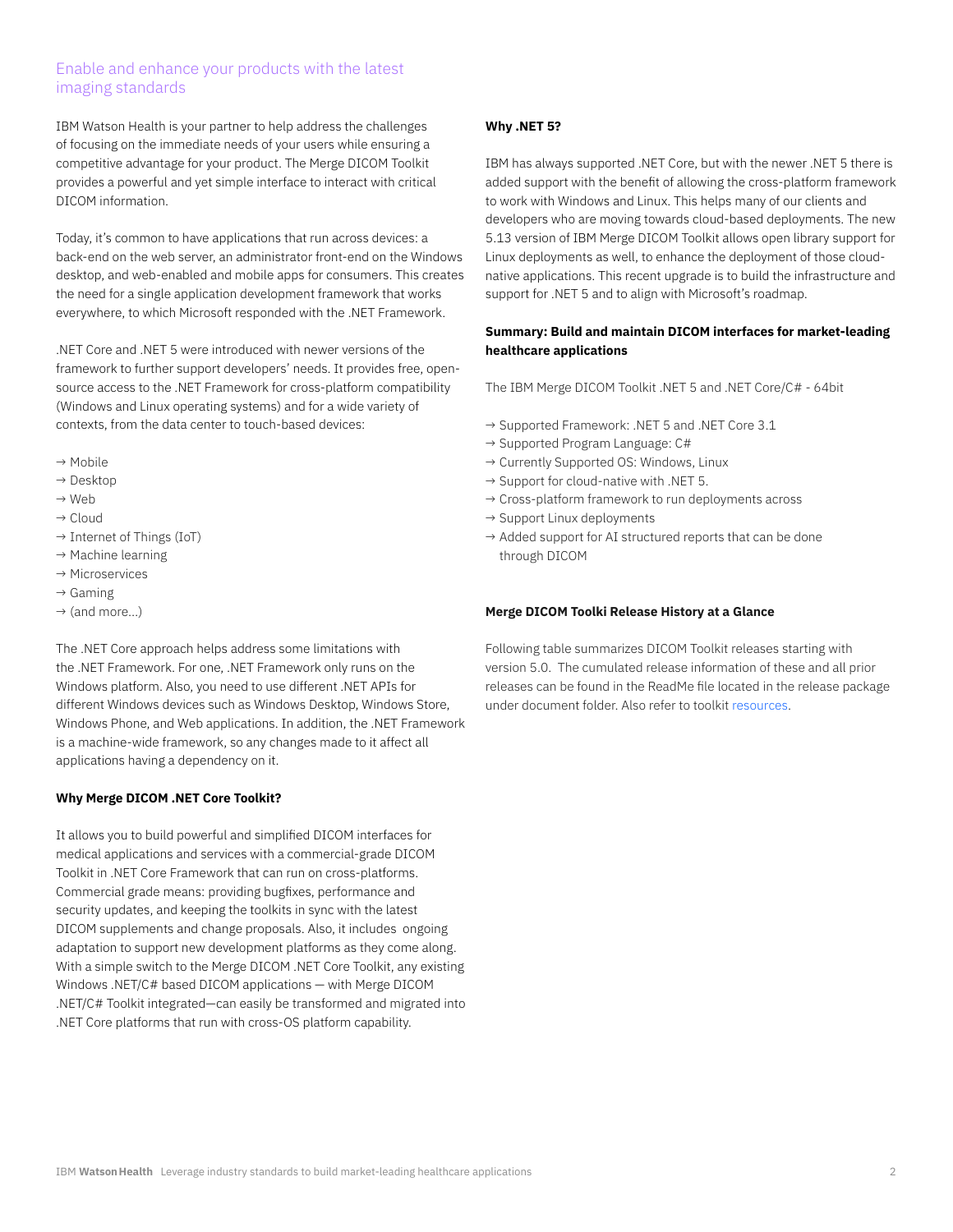| Version  | <b>Release Time</b> | <b>Enhancements</b>                                                                                                                                                                                                                                                                                     | <b>New Offerings</b>                          |
|----------|---------------------|---------------------------------------------------------------------------------------------------------------------------------------------------------------------------------------------------------------------------------------------------------------------------------------------------------|-----------------------------------------------|
| Ver 5.13 | Aug 2021            | - DICOM Standard Update (3 Supplements, 55 Change Proposals)<br>- Support for .NET 5.0 platform                                                                                                                                                                                                         | Merge DICOM Toolkit - .<br>NET 5/C# Toolkit   |
| Ver 5.12 | Dec 2020            | - DICOM Standard Update (2 Supplements, 41 Change Proposals)<br>- Support for .NET Core 3.1 platform                                                                                                                                                                                                    | Merge DICOM Toolkit -<br>.NET Core/C# Toolkit |
| Ver 5.11 | Apr 2020            | - DICOM Standard Update (2 Supplements, 72 Change Proposals)<br>- Support for multi-threaded operation of Pegasus compression/<br>decompression library<br>- Introduced Python edition of toolkit                                                                                                       | Merge DICOM Toolkit -<br>Python Toolkit       |
| Ver 5.10 | Nov 2019            | - DICOM Standard Update (2 Supplements, 37 Change Proposals)<br>- Support for Unicode paths for toolkit configuration files                                                                                                                                                                             |                                               |
| Ver 5.9  | Apr 2019            | - DICOM Standard Update (6 Supplements, 54 Change Proposals)<br>- Support for compression/decompression of images with photometric<br>interpretations of YBR_FULL and PALETTE COLOR.                                                                                                                    |                                               |
| Ver 5.8  | Dec 2018            | - DICOM Standard Update (1 Supplement, 33 Change Proposals)<br>- Support for extended character set encoding/decoding using ICU4C<br>to iOS platform<br>- Support for DICOM Native XML conversion API added to the Android<br>on ARMv7/ARMv8 platforms.<br>- Support for Digital Signature capabilities |                                               |
| Ver 5.7  | Jul 2018            | - DICOM Standard Update (2 Supplements, 35 Change Proposals)<br>- Support for extended character set encoding/decoding using ICU4C<br>added to Android platform                                                                                                                                         |                                               |
| Ver 5.6  | Jan 2018            | - DICOM Standard Update (7 Supplements, 63 Change Proposals)<br>- WADO support of multipart STOW-RS requests with metadata and<br>bulk data                                                                                                                                                             |                                               |
| Ver 5.5  | Jun 2017            | - DICOM Standard Update (3 Supplements, 28 Change Proposals)<br>- Support for RESTful Services Capabilities Service<br>- Support for RESTful Non-Patient Instance Storage                                                                                                                               |                                               |
| Ver 5.4  | Jan 2017            | - DICOM Standard Update (1 Supplement, 37 Change Proposals)<br>- Java toolkit ported to Linux on ARMv7 and ARMv8                                                                                                                                                                                        |                                               |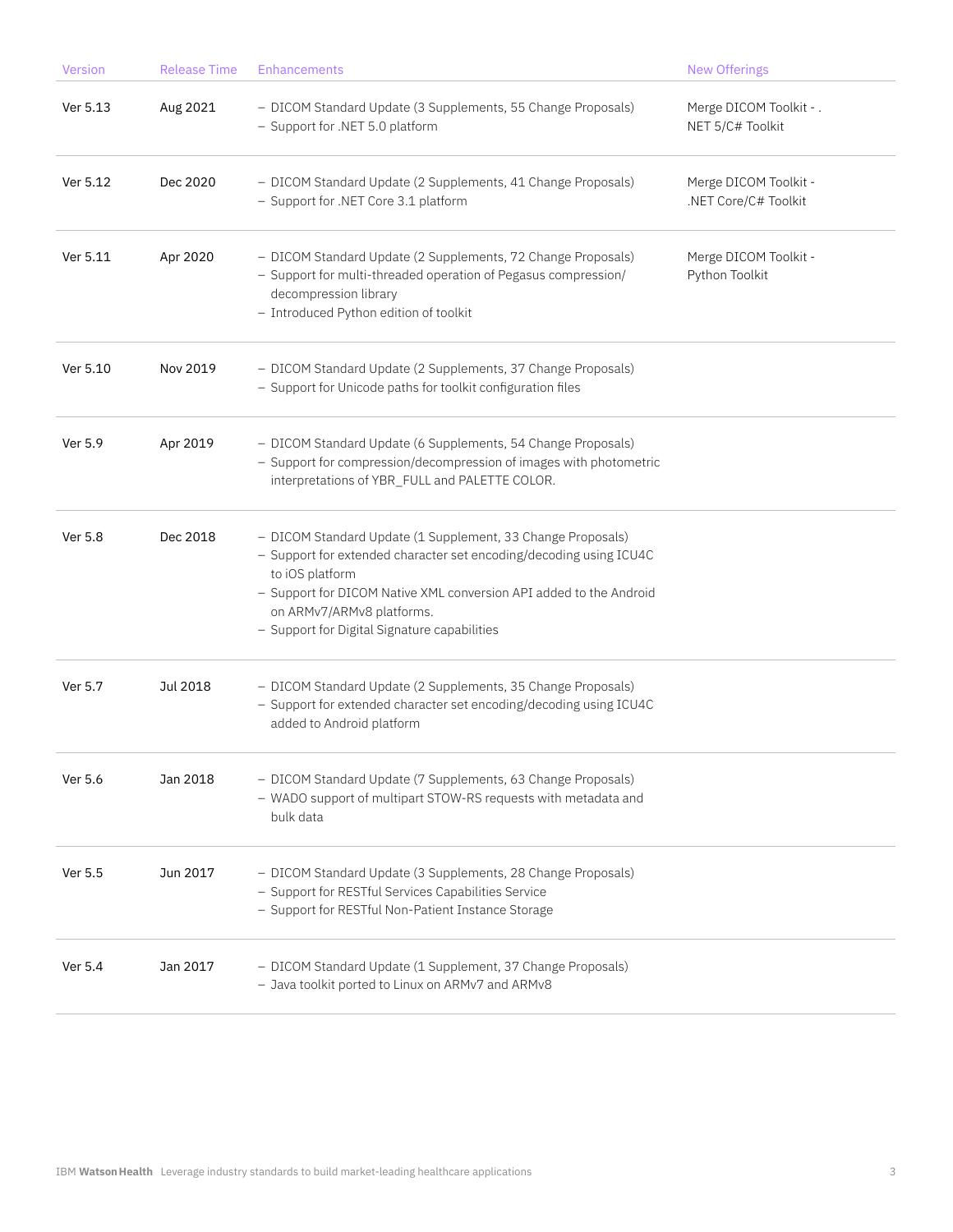| Ver 5.3 | Jul 2016 | - DICOM Standard Update (4 Supplements, 70 Change Proposals)<br>- Added DICOM Native XML conversion API<br>- Added DICOM to JSON and JSON to DICOM conversion API<br>- Support for simplified Chinese character sets<br>- Support for RESTful Rendering<br>- Java toolkit ported to Mac OS X |                                                                                                                                                          |
|---------|----------|----------------------------------------------------------------------------------------------------------------------------------------------------------------------------------------------------------------------------------------------------------------------------------------------|----------------------------------------------------------------------------------------------------------------------------------------------------------|
| Ver 5.2 | Dec 2015 | - DICOM Standard Update (4 Supplements, 30 Change Proposals)<br>- C/C++ toolkit ported to 64-bit Android, iOS and Linux on ARM<br>platforms                                                                                                                                                  | Merge DICOM C/C++ Toolkit for<br>64-bit Android<br>Merge DICOM C/C++ Toolkit for<br>64-bit iOS<br>Merge DICOM C/C++ Toolkit for<br>64-bit Linux on ARMv8 |
| Ver 5.1 | Jun 2015 | - DICOM Standard Update<br>- Support for WADO-RS, WADO-URI, QIDO-RS, STOW-RS Web<br>Services (Java Toolkit)<br>- C/C++ toolkit ported to 32-bit Linux on ARM platform                                                                                                                        | Merge DICOM C/C++ Toolkit for<br>32-bit Linux on ARMv7                                                                                                   |
| Ver 5.0 | Dec 2014 | - DICOM Standard Update<br>- Support for WADO-RS, WADO-URI, QIDO-RS, STOW-RS Web<br>Services (.NET Toolkit)                                                                                                                                                                                  |                                                                                                                                                          |